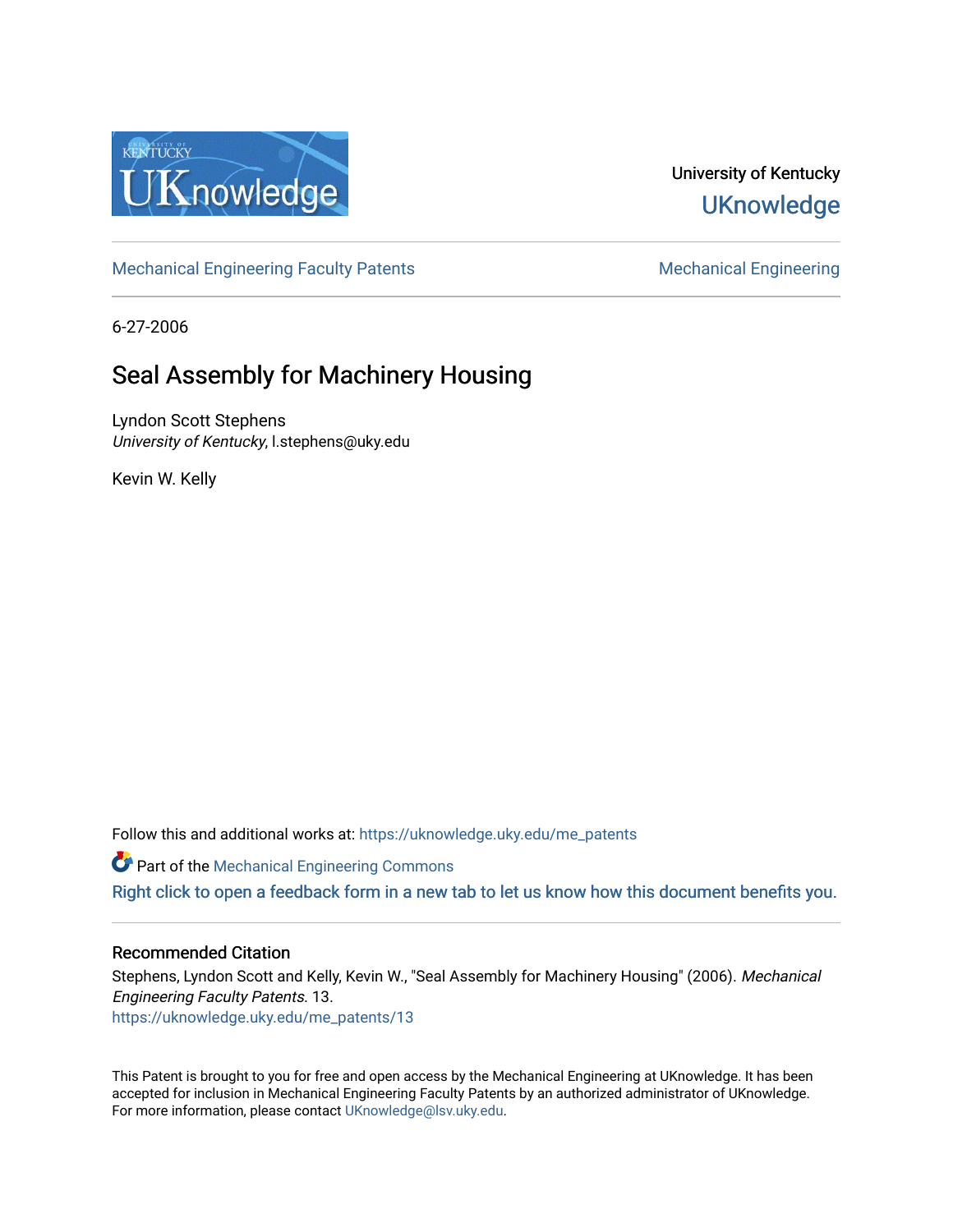

US007066469B2

## (12) United States Patent

## Stephens et al.

#### (54) SEAL ASSEMBLY FOR MACHINERY **HOUSING**

- (75) Inventors: Lyndon Scott Stephens, Lexington, KY (US); Kevin W. Kelly, Batonrouge, LA  $(US)$
- (73) Assignees: University of Kentucky Research **Foundation Board of Supervisors of** Louisiana State University, Lexington. KY (US); Agricultural and Mechanical College, Baton Rouge, LA  $(US)$
- $(*)$  Notice: Subject to any disclaimer, the term of this patent is extended or adjusted under 35 U.S.C. 154(b) by 0 days.
- Appl. No.: 10/213,233  $(21)$
- $(22)$  Filed: Aug. 6, 2002

#### $(65)$ **Prior Publication Data**

US 2004/0026871 A1 Feb. 12, 2004

- $(51)$  Int. Cl. F16J 15/34  $(2006.01)$
- 
- (58) Field of Classification Search ................. 277/358, 277/359, 360, 370, 399, 401, 408, 930; 165/86, 165/185, 907

See application file for complete search history.

#### $(56)$ **References Cited**

#### **U.S. PATENT DOCUMENTS**

| 4,005,747 A 2/1977 Ball  |  |                                               |  |
|--------------------------|--|-----------------------------------------------|--|
|                          |  | 4.114.899 A $*$ 9/1978 Kulzer et al.  277/367 |  |
| 4.123.069 A 10/1978 Sato |  |                                               |  |
|                          |  |                                               |  |

#### US 7,066,469 B2  $(10)$  Patent No.: (45) Date of Patent: Jun. 27, 2006

| 4.365,815 A  | $\ast$        | 12/1982      |                                   |
|--------------|---------------|--------------|-----------------------------------|
| 4.872.689 A  | ×             | 10/1989      |                                   |
| 5,145,001 A  | $\ast$        | 9/1992       | Valenzuela  165/164               |
| 5.160.149 A  | $\mathcal{M}$ | 11/1992      |                                   |
| 5,538,260 A  |               | 7/1996       | Takenaka et al.                   |
| 5.791.045 A  | $\approx$     |              | 8/1998 Yamamoto et al.  29/890.03 |
| 5.947,481 A  |               | 9/1999 Young |                                   |
| 6,003,875 A  |               |              | 12/1999 Ellis et al.              |
| 6,109,376 A  |               | 8/2000       | Pearce                            |
| 6,120,034 A  |               |              | 9/2000 Kowalski et al.            |
| 6.135,458 A  | *             | 10/2000      |                                   |
| 6,149,160 A  |               | 11/2000      | Stephens et al.                   |
| 6.427.790 B1 | $\approx$     | 8/2002       |                                   |
| 6.536.774 B1 | ∗             | 3/2003       | Vuksanovic  277/390               |

#### FOREIGN PATENT DOCUMENTS

| EP. | $290752$ A $2$ * 11/1988 |         |
|-----|--------------------------|---------|
| JP  | 58146770                 | 9/1983  |
| JP  | 59194171                 | 11/1984 |
| JP  | 60037462                 | 2/1985  |

#### OTHER PUBLICATIONS

Kelly, K.W. et al., "Industrial Applications for LIGA-fabricated Micro Heat Exchangers", SPIE 2001 Symposium on Micromachining and Microfabrication, Proceedings 4559 San Francisco Oct. 2001.

#### (Continued)

Primary Examiner-Alison Pickard

Assistant Examiner-Vishal Patel

(74) Attorney, Agent, or Firm-King & Schickli, PLLC

#### **ABSTRACT**  $(57)$

A seal assembly for a machinery housing includes a seal ring having a micro heat exchanger and a gland plate for securing the seal ring to the machinery housing. The gland plate includes a cooling fluid port in communication with the micro heat exchanger.

#### 23 Claims, 7 Drawing Sheets

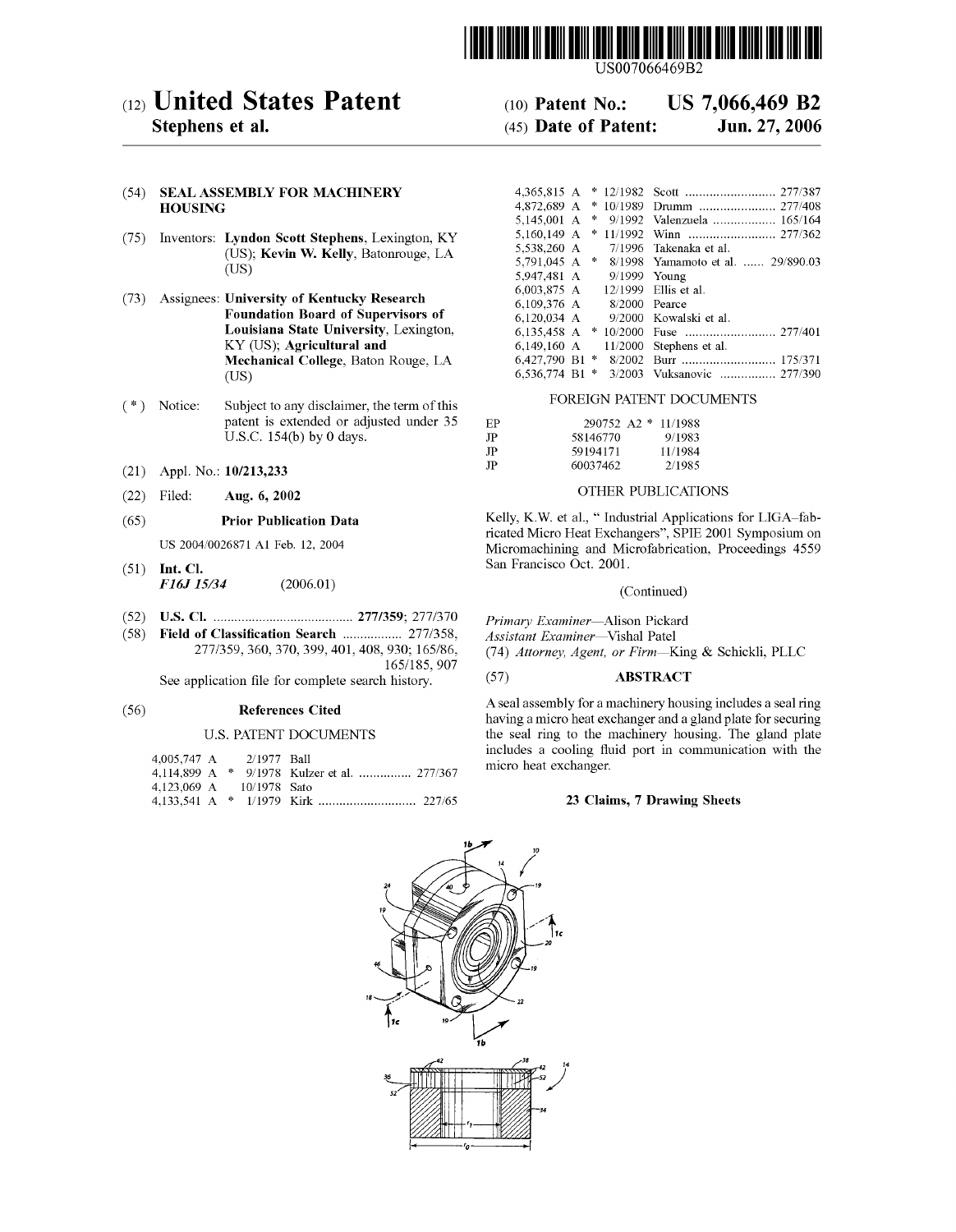## OTHER PUBLICATIONS

Kountouris, D.K., "Fabrication, Modeling and Testing of a Thrust Bearing Surface With Integral Micro Heat Exchanger," Masters Thesis, Louisana State University Dec. 1 999.

Bejan, A., et al., "Optimal Arrays of Pin Fins and Plate Fins in Laminar Forced Convection", Journal of Heat Transfer, vol. 115, pp. 75-81; Feb. 1993.

Kennedy, F.E., et al., "Thermo-Mechanical Analysis of Dry Sliding Systems", Computers & Structures, vol. 26, pp. 345-355, 1987.

Kennedy, F.E., et al., "Contact Conditions and Wear of Hard Seal Faces Against Carbon Graphite", Lubrication Engineer ing, vol.  $44, 4361 - 367$ .

Kennedy, F.E., et al., "Thermocracking and Wear of Ceram ic-Coated Face Seals for Salt Water Applications, Lubrication Engineering", vol. 46, 10, 663-671.

Yin, X., et al., "Heat Exchangers Consisting of Pin Arrays", J.Electronic Packaging, vol. 119, pp. 51-57, Mar. 1997.

Kelly, P.J., et al., "Enhanced Mechanical Seal Performance Through CVD Diamond Films," VACUUM, V01. 61 (2001), pp. 61-74.

Stephens, L.S., Kelly, K.W., Kountouris, D., McClean, J., and Coynell, J., "A Micro Heat Sink for Cooling Macro-Scale Conformal Surfaces Under the Influence of Thrust and Frictional Forces", IEEE/ASME Journal of Microelectro mechanical Systems, V01. 10, No. 2, Jun., 2001, pp. 222-231.

Cusano, C., "Lubrication of Porous Journal Bearings," Journal of Lubrication Technology, vol. 94, pp. 69–73 (1972). Divikar, R., "Sintered Silicon Carbides With Controlled Porosity for Mechanical Face Seals Applications," Lubrica tion Engineer, vol. 50, pp. 75-80 (1993).

\* cited by examiner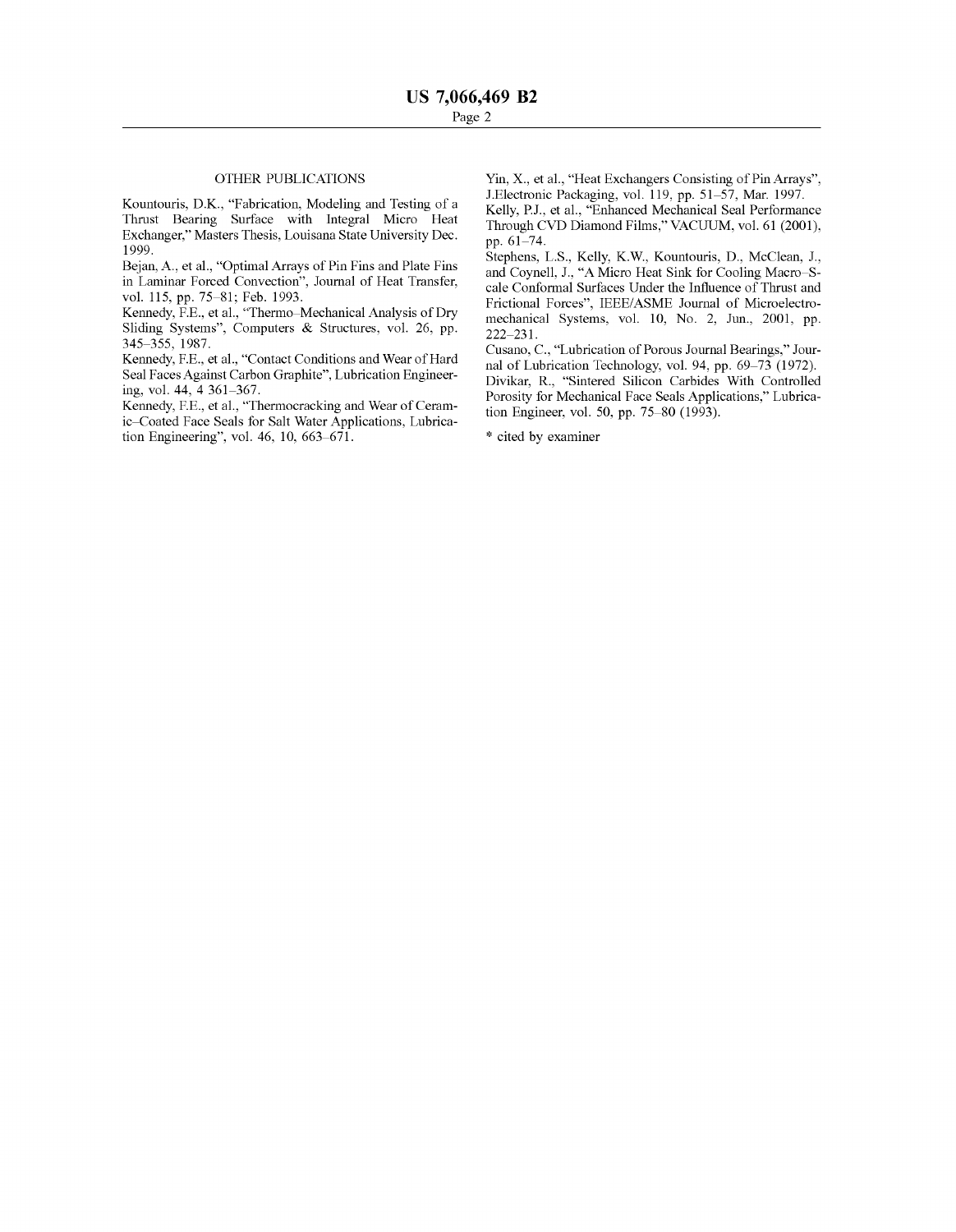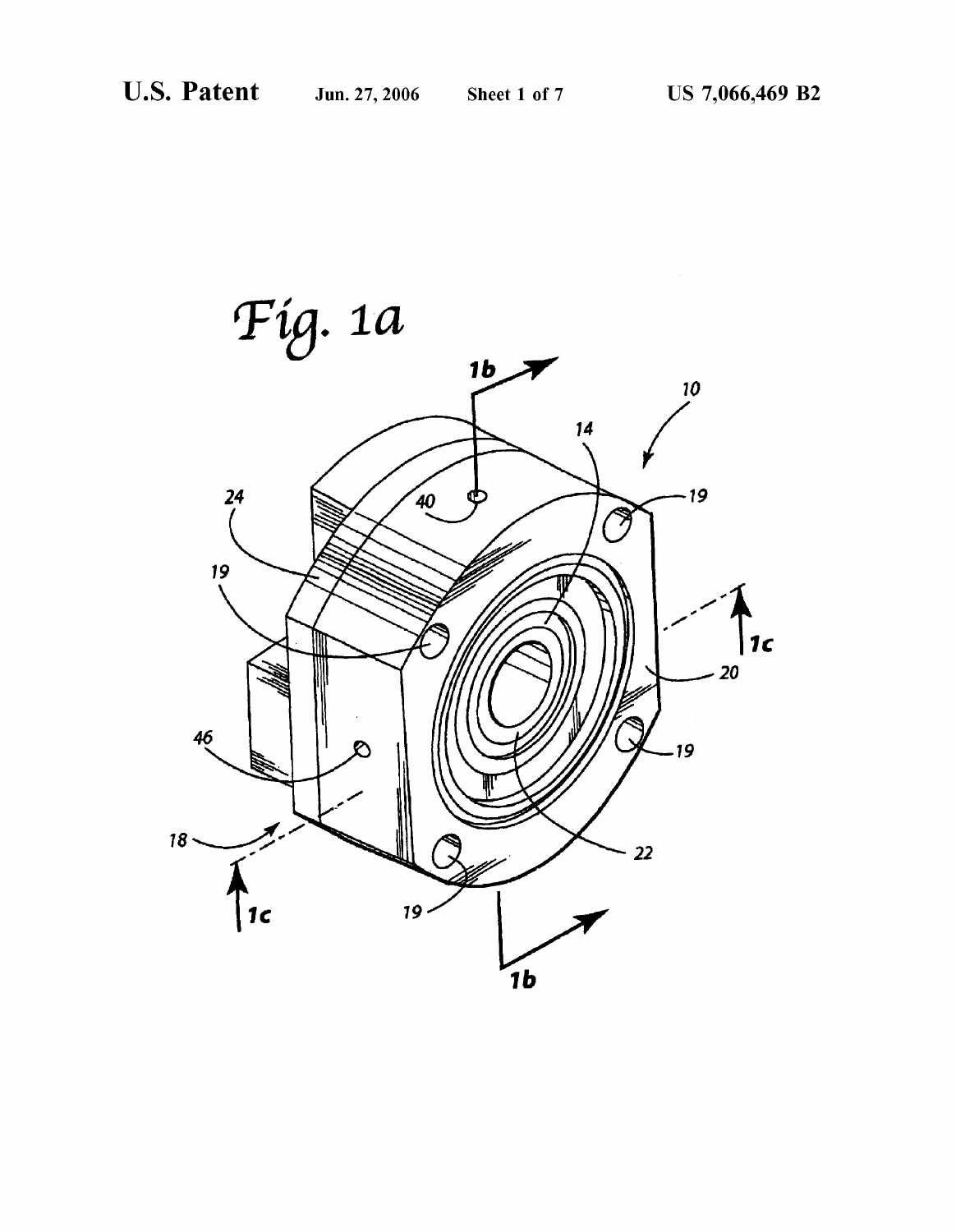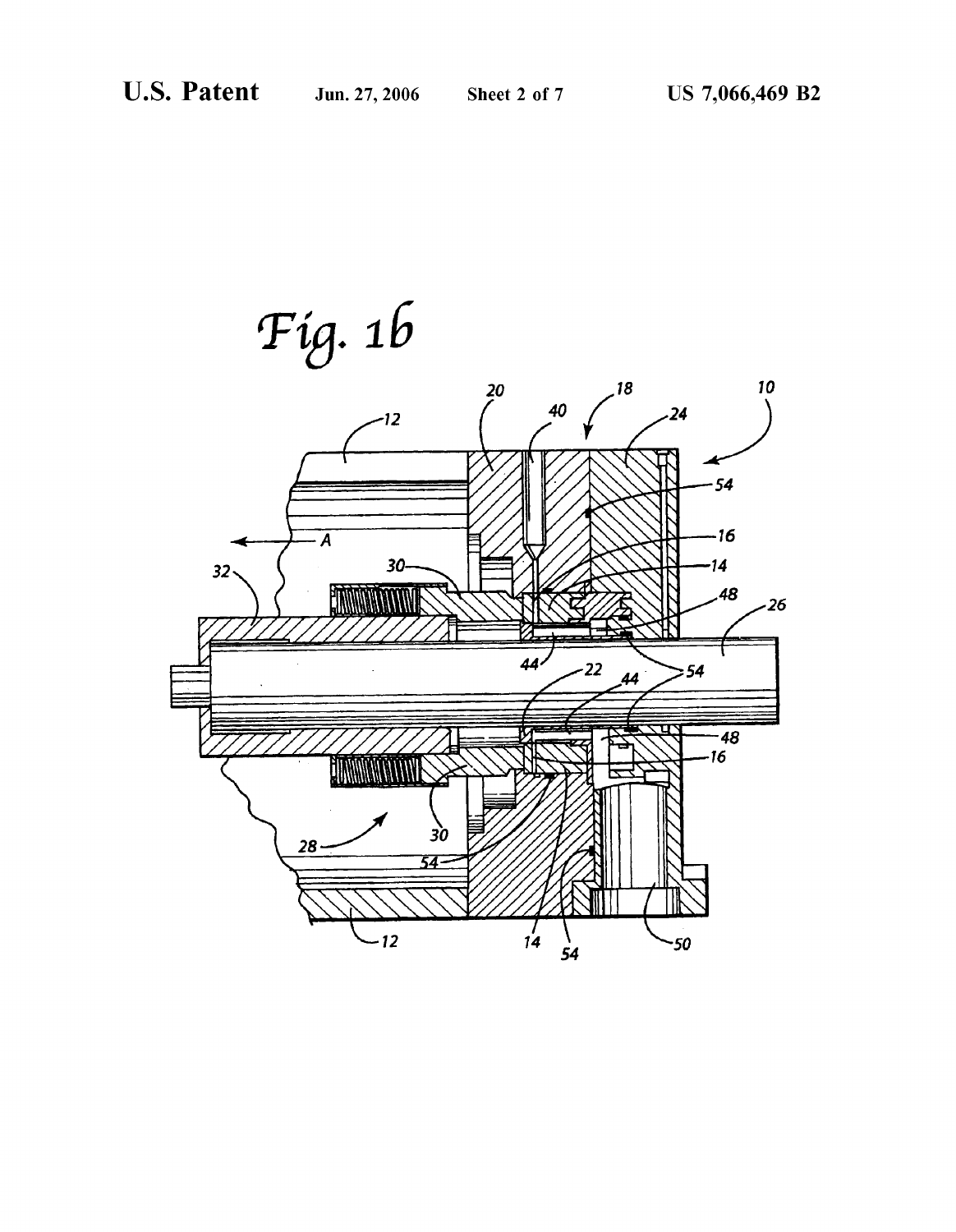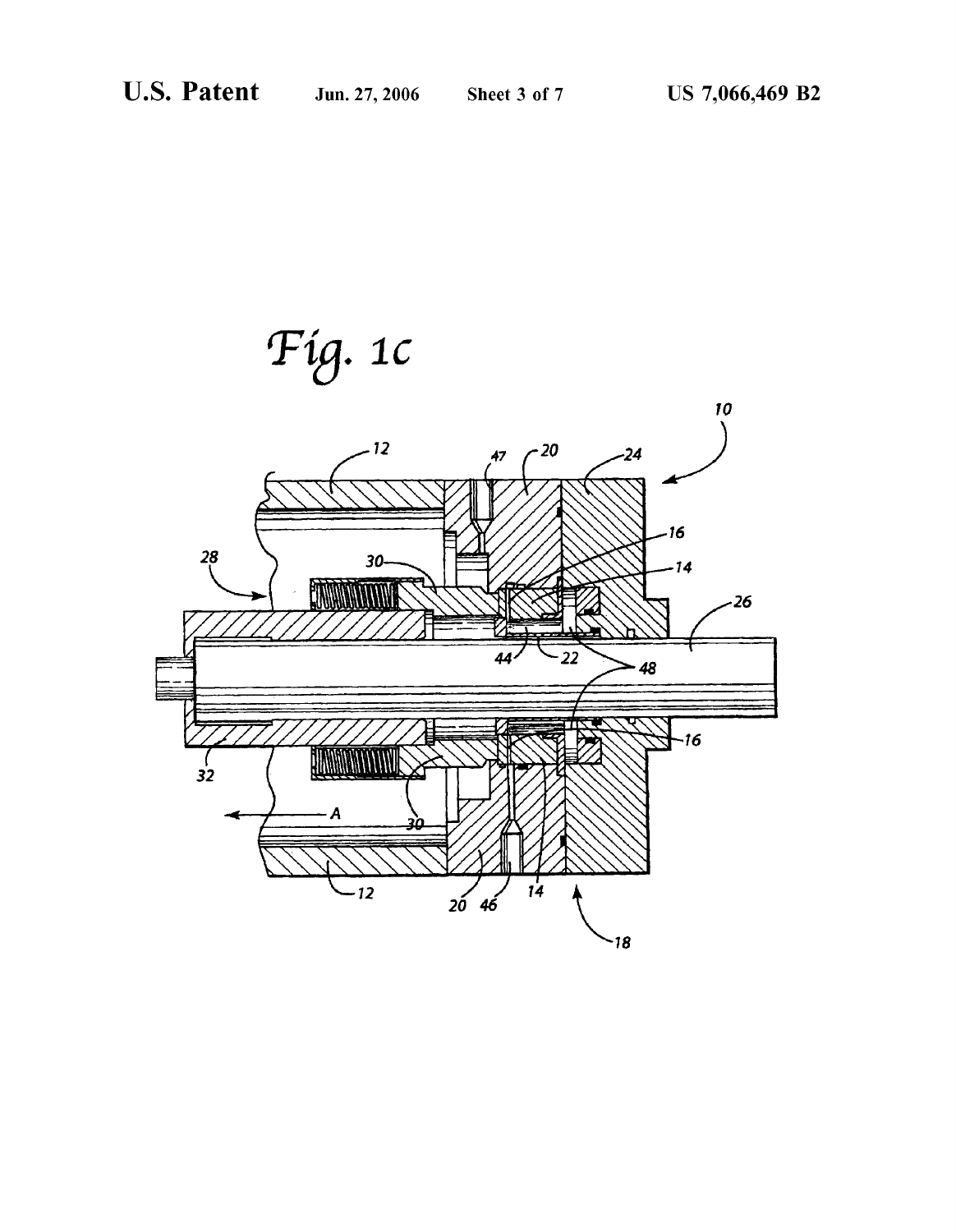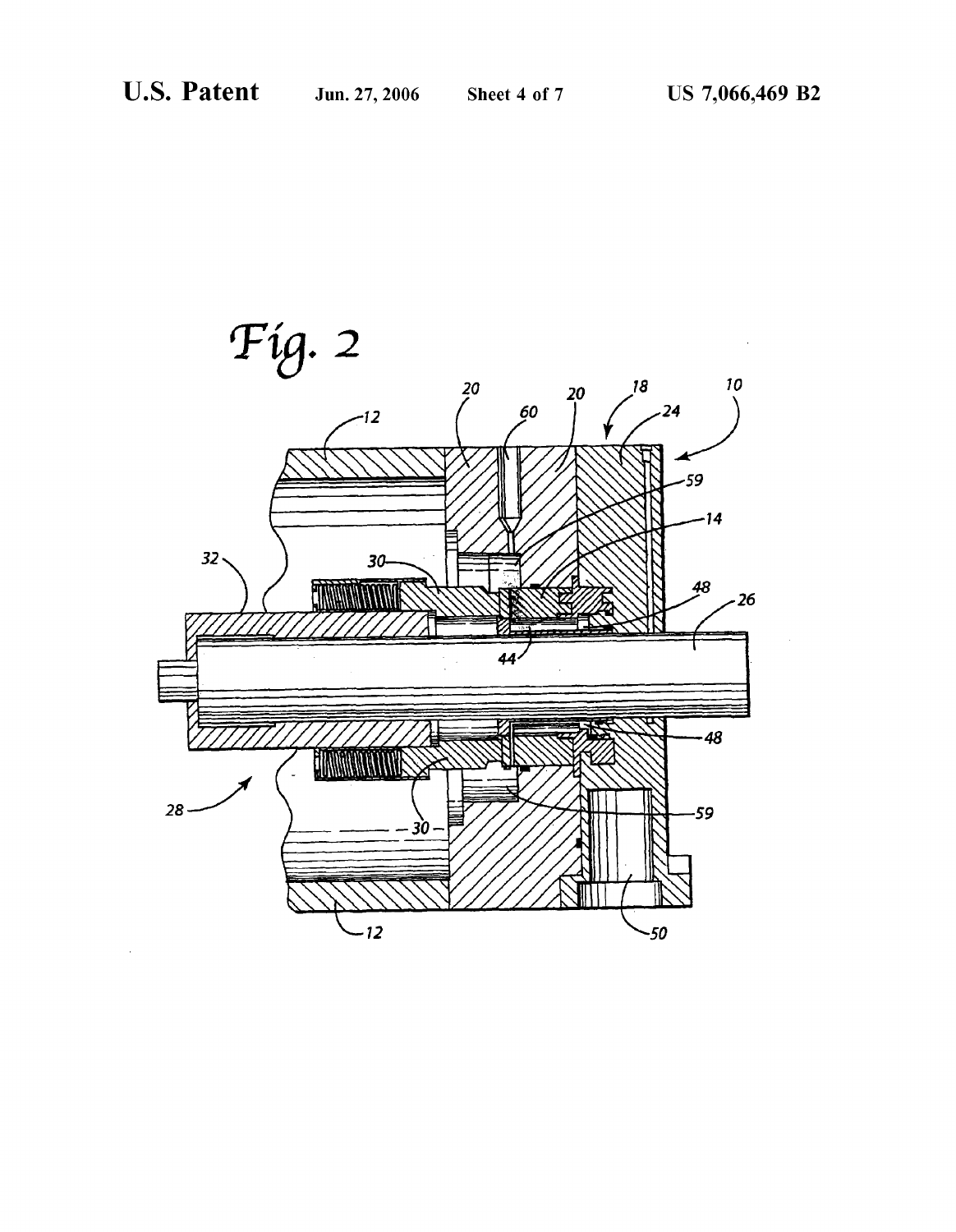'Fig. 3

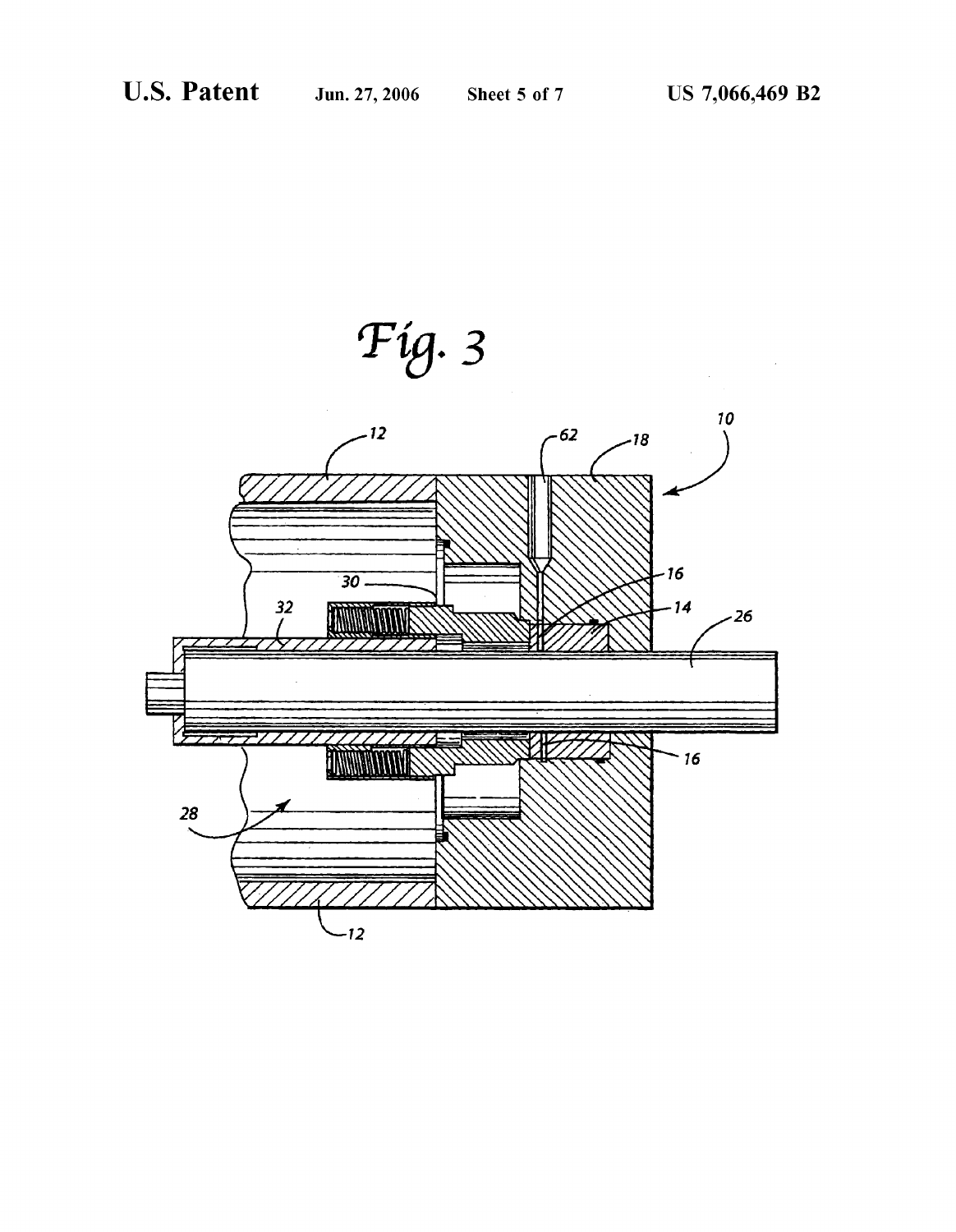'Fig. 4

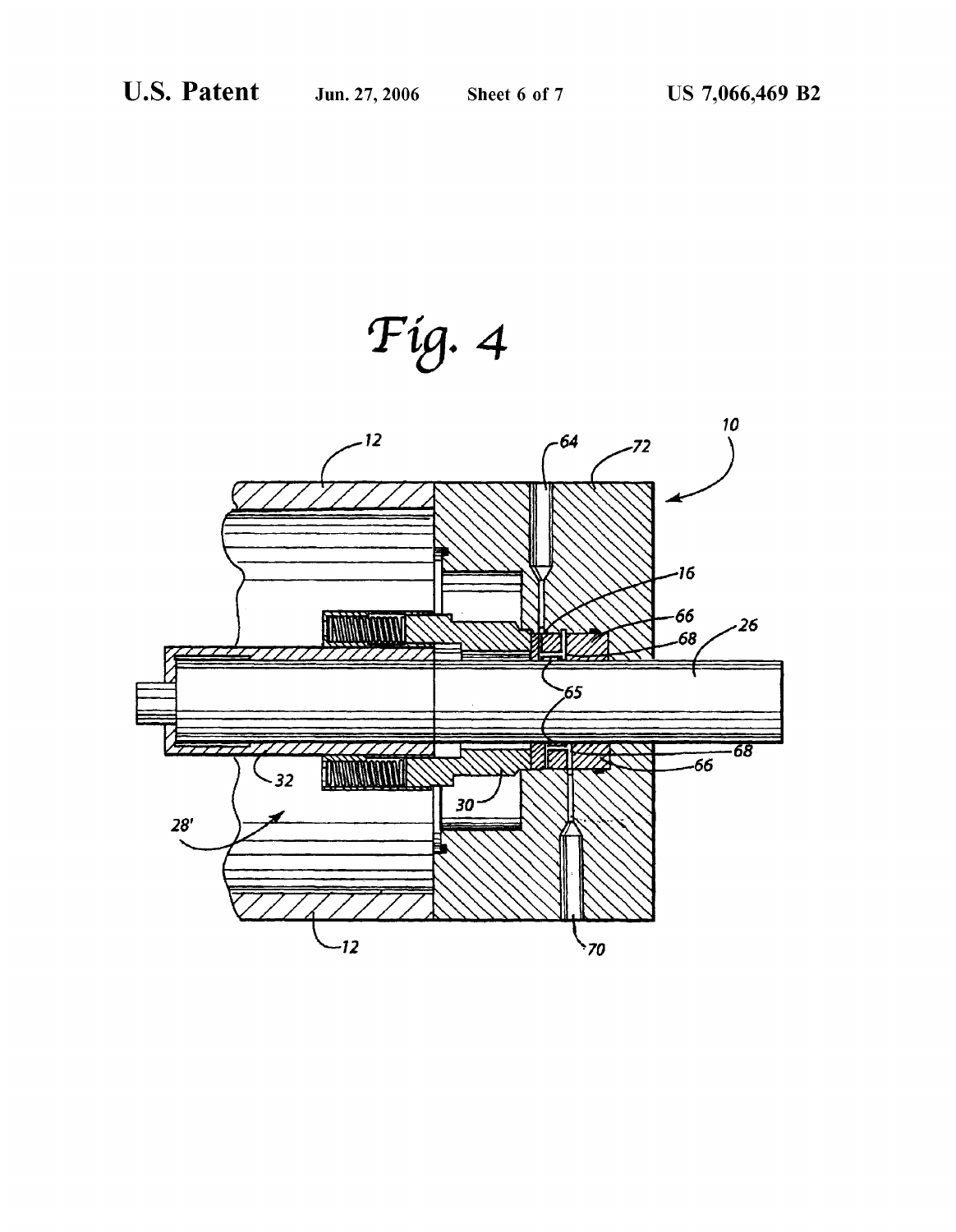

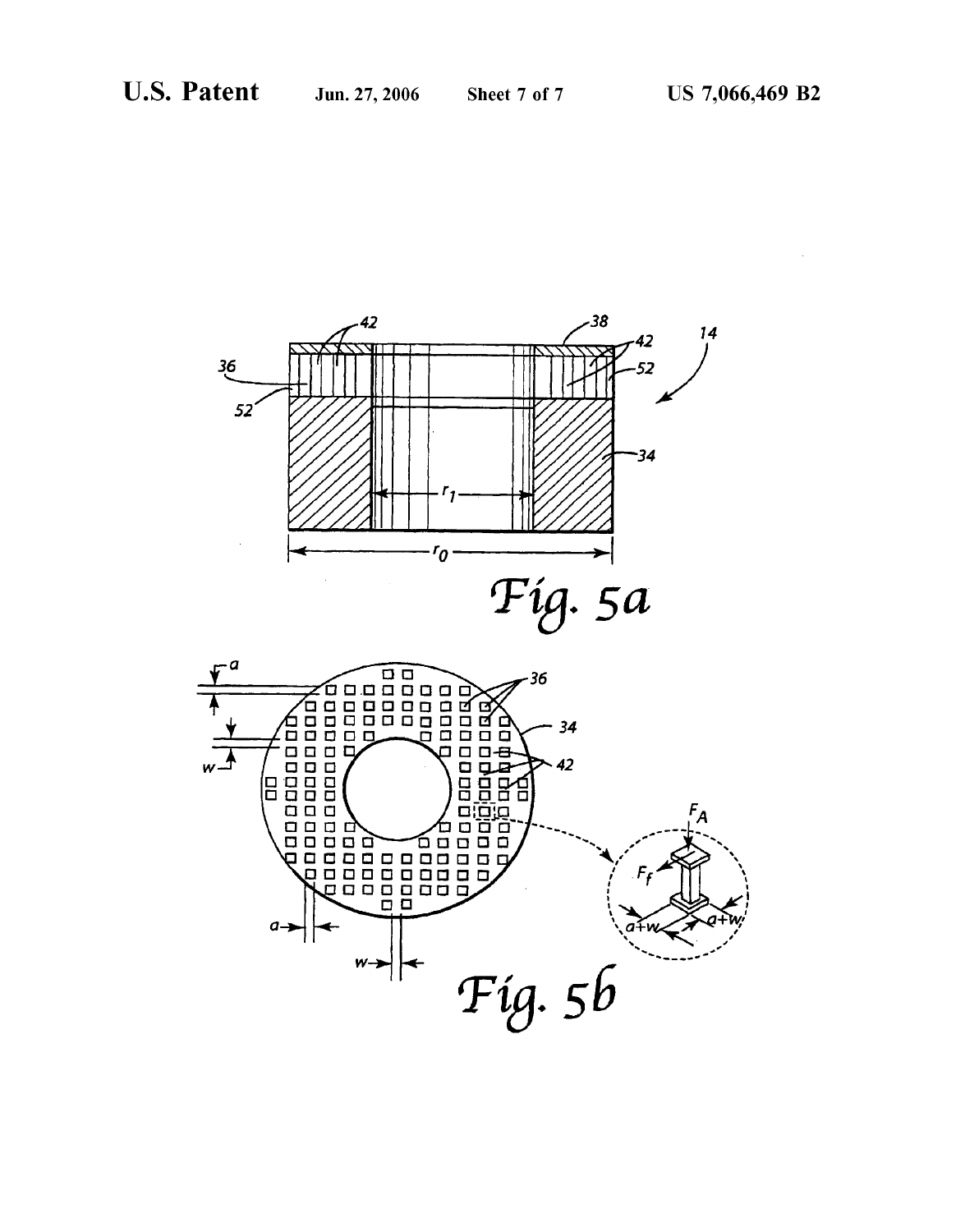## SEAL ASSEMBLY FOR MACHINERY HOUSING

The development of this invention Was funded by the Government under grant DABT63-95-C-0020 awarded by the Defense Advanced Research Projects Agency. The Gov ernment has certain rights in this invention.

#### TECHNICAL FIELD

This invention pertains to bearings and seals With 10 improved mechanical properties, and to improved cooling or heating jackets for heat transfer in bearings, seals, and other devices.

#### BACKGROUND OF THE INVENTION

Seals and bearings are among the most Widely used components in industry. There is a continuing need for seals and bearings that can operate under higher loads, higher speeds, or higher temperatures. There is a particular need for an inexpensive, "dry-running" mechanical seal, one that  $_{20}$ does not require periodic re-application of liquid lubricant. Previous dry-running mechanical seals have used a buffer gas instead of a liquid to lubricate the seal faces. HoWever, existing dry-running gas seals are either very expensive, or are designed only for temporary, "backup" uses; and in  $_{25}$ either case are not usable in some applications.

Three more-or-less distinct lubrication regimes are encountered in typical load-bearing applications: hydrody namic lubrication, elasto-hydrodynamic lubrication, and boundary lubrication. A given load-bearing application may  $_{30}$ involve one or more of these regimes.

Hydrodynamic lubrication is the best understood and most commonly encountered regime. In this regime the sliding surfaces are large conforming areas that produce a converging wedge of fluid as they move past one another.  $35$ The sliding surfaces remain separated by the pressure Within the converging Wedge. HoWever, because the sliding sur faces are conforming areas, the fluid pressure is sufficiently loW that the surfaces do not deform substantially under the load caused by this pressure. Typically, fluid pressures are  $_{40}$ less than 5 Mpa and film thicknesses are greater than 1 um. TWo of the many types of load bearing applications that rely on hydrodynamic lubrication are a stator-journal bearing comprising a stator and a journal and a shaft-thrust bearing comprising a shaft and thrust bearing. A few of the many 45 other examples of load bearing applications that rely on hydrodynamic lubrication include squeeze film, journal, slider, and hydrostatic bearings; and dry-running "extended life" gas seals (the last item as distinguished from backup use-only, dry-running gas seals that are not hydrodynami-  $_{50}$ cally lubricated, and that have typical life spans of a few hours).

Elasto-hydrodynamic lubrication occurs When the mating bearing surfaces are non-conforming areas that produce very high fluid film pressures. This lubrication regime is similar 55 to hydrodynamic lubrication, except that the fluid pressures are sufficiently high to deform the mating bearing surfaces. The surfaces typically experience some rolling contact and some sliding contact With one another. This contact, coupled with the fluid viscosity and geometry, can generate very high 60 fluid pressures. These high pressures increase the viscosity of the lubricant to a point at Which it behaves almost as a solid. Typically, fluid pressures are in the range  $0.5-3.0$  Gpa, and film thicknesses are greater than 0.1 um. Two of the many load bearing applications that rely on elasto- 65 hydrodynamic lubrication are a roller bearing and a ball bearing.

Boundary lubrication occurs when the lubricant film between the two bearing surfaces is very small, and significant solid-to-solid contact results. Boundary lubrication is produced by very thin surface lubricant films (typically of molecular size). Frictional resistance and wear (bearing life) are determined by the chemical and physical properties of the solids and lubricant at the interface. Boundary lubrica tion typically occurs in applications Where sliding speeds are low and loads are very high. The maximum film thicknesses are  $1-10$  nm.

Under any of these lubrication regimes, the parameters that determine the performance of the load bearing surface include the coefficient of friction, wear, load bearing capacity, and temperature of the surfaces. Bearing and seal designs have historically focused upon enhancing these properties. For example, porous metal bearings and porous sintered carbide seal faces have been formed by etching processes to create pores that can store lubricant via capil lary action. See, e.g., C. Cusano, "Lubrication of Porous Journal Bearings," Journal of Lubrication Technology, vol. 94, pp. 69-73 (1972); R. Divikar, "Sintered Silicon Carbides with Controlled Porosity for Mechanical Face Seals Applications," Lubrication Engineering, vol. 50, pp. 75-80 (1993). The lubricant is then released When the temperature increases, creating a self-lubricating surface.

Triangular, loW aspect ratio asperities have been etched into surfaces to store and pump lubricant to different regions of certain types of bearings and seals. See US. Pat. Nos. 3,572,730 and 3,586,340. The aspect ratios of these trian gular asperities Were very loW: the minimum horizontal dimension Was said to be 0.005 inches, and the maximum vertical dimension 500 microinches. Thus the maximum aspect ratio of an asperity consistent With the teachings of these patents is: maximum height/minimum Width=0.0005/ 0.005=0. 1. In fact, the patents teach that the maximum depth of 500 microinches is undesirable, because excessive amounts of lubricant leak through until the asperities wear down to 100 microinches. Thus these patents affirmatively suggest that superior results are obtained With aspect ratios significantly lower than 0.1.

Other research has investigated the potential use of micro structures etched into the surface of hydrodynamic bearings to improve load capacity, stiffness and damping of the bearing. See I. Busch-Vishniac, I. et al., "Smart Hydrody namic Bearings With Embedded MEMS Devices," Internet reference, http://WWW.me.utexas.edu/~microbot/ smartbearings.html (1997).

As set forth in US. Pat. No. 6,149,160, it has been discovered that the properties of mechanical bearings and mechanical seals can be significantly improved by covering the load-bearing surfaces with large fields of high aspect ratio microstructures (HARMs), such as microchannels or microposts. The HARMs can substantially enhance heat transfer capability and lubricant flow. Benefits include reduced operating temperatures, precise metering of lubri cant flow to all affected surfaces, increased reliability, increased life, higher maximum rotational speed, and the ability of the seal or bearing to run "dry," that is, Without periodic reapplication of liquid lubricant.

The invention disclosed in the US. Pat. No. 6,149,160 patent may be used With a variety of bearings and mechani cal seals, including but not limited to ball bearings, roller bearings, journal bearings, air bearings, magnetic bearings, single mechanical seals, double mechanical seals, tandem mechanical seals, belloWs, pusher mechanical seals, and all types of rotating and reciprocating machines. The invention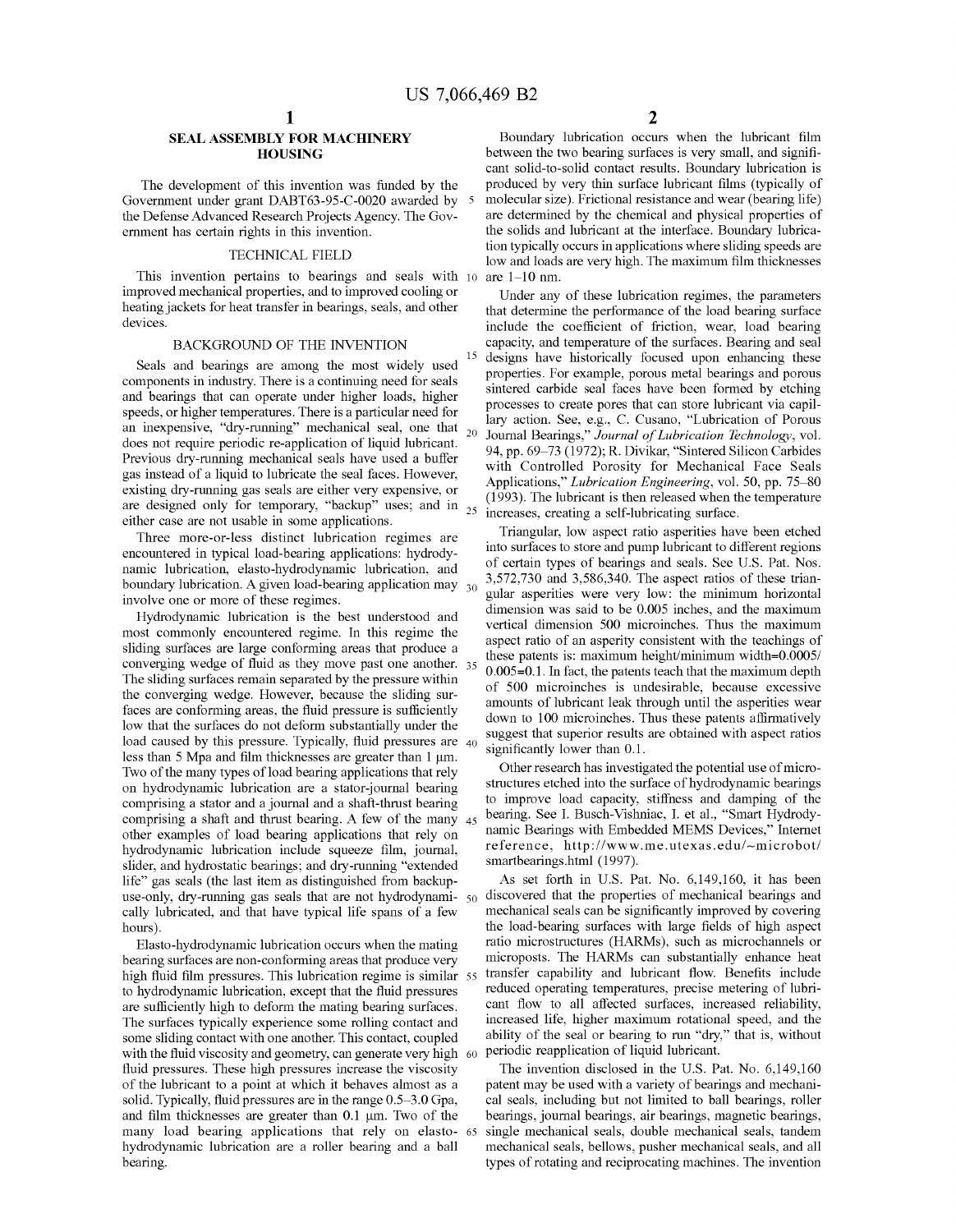10

45

60

65

may also be used in regimes of hydrodynamic lubrication, elasto-hydrodynamic lubrication, and boundary lubrication.

The present invention relates to a modification of these structures and the gland plate Which results in improved cooling jackets for use with bearings, seals, or other objects <sup>5</sup> where improved heat transfer for cooling (or heating) is needed.

#### SUMMARY OF THE INVENTION

In accordance With the purposes of the present invention as described herein, an improved seal assembly is provided for a machinery housing. That seal assembly comprises a seal ring having a micro heat exchanger and a gland plate for securing the seal ring to the machinery housing. The gland plate includes a first cooling fluid port in communication with the micro heat exchanger. The gland plate may further include a second cooling fluid port in communication with the micro heat exchanger. In such an embodiment the first cooling fluid port acts as a cooling fluid inlet while the  $_{20}$ second cooling fluid port acts as a cooling fluid outlet. Additionally, the assembly includes a cooling fluid supply for circulating cooling fluid through the micro heat exchanger.

Still further describing the invention, the gland plate <sub>25</sub> includes an annular groove and a group of cooling fluid distribution and collection ports in communication With the annular groove and the micro heat exchanger. The cooling fluid and collection ports have a flow area A, where  $A \ge 5B$ and B=the flow area of the micro heat exchanger.

Still further, the seal ring of the assembly includes a heat sink cover plate and a backing ring. The micro heat exchanger comprises a plurality of cooling fins carried on one of the heat sink cover plate and the backing ring. Each of the plurality of cooling fins is a cross-sectional dimension  $\rightarrow$  55 of between about 10–1000 microns. The edge-to-edge spacing between adjacent cooling fins is about  $100-1000$ microns. Further, the heat sink cover plate has a thickness of about 10-5000 microns.

The plurality of cooling fins may have a cross-sectional  $40$ shape selected from a group consisting of round, elliptical, polygonal, triangular, rectangular, square, hexagonal, star shaped, pentagonal, trapezoidal, octagonal and mixtures thereof. Still further the cooling fins or the cover plate may be coated With a material selected from a group consisting of silicon carbide, tungsten carbide, carbon graphite, silicon nitride, diamond-like carbon and mixtures thereof.

Still further, the assembly may include a third port in the gland plate for delivering an exterior cooling flush fluid to the seal assembly. The gland plate may include a labyrinth type seal. Additionally, the seal ring may include at least one O-ring seal for sealing the cooling fluid in the micro heat exchanger.

In the following description there is shown and described  $_{55}$ several embodiments of this invention, simply by Way of illustration of some of the modes best suited to carry out the invention. As it Will be realized, the invention is capable of other different embodiments and its several details are capable of modification in various, obvious aspects all without departing from the invention. Accordingly, the draWings and descriptions should be regarded as illustrative in nature and not as restrictive.

#### BRIEF DESCRIPTION OF THE DRAWINGS

The accompanying drawing incorporated in and forming a part of this specification, illustrates several aspects of the

present invention, and together With the description serves to explain the principles of the invention. In the drawing:

FIG.  $1a$  is a perspective view of a first embodiment of the present invention;

FIG.  $1b$  is a cross sectional view of the first embodiment taken along  $1b-1b$ ;

FIG.  $1c$  is a cross sectional view of the first embodiment taken along line  $1c$ — $1c$ ;

FIG. 2 is a cross sectional vieW of a second, alternative embodiment of the present invention;

FIG. 3 is a cross sectional vieW of a third, alternative embodiment of the present invention;

FIG. 4 is a cross sectional vieW of a fourth, alternative 15 embodiment of the present invention;

FIG.  $5a$  is a detailed cross sectional view of the micro heat exchanger in the seal ring of the present invention; and

FIG.  $5b$  is a schematical top plan view of one possible cooling fin arrangement of the micro heat exchanger shown in FIG. 5a.

Reference Will noW be made in detail to the present embodiments of the invention as illustrated in the accom panying drawing figures.

### DETAILED DESCRIPTION OF THE **INVENTION**

30 Reference is now made to FIGS.  $1a-1c$  showing a first embodiment of the seal assembly 10 of the present invention that is secured to a machinery housing such as a pump housing 12 to seal pressurized fluids in centrifugal pumps and compressors. The seal assembly 10 may be generally described as including a stationary seal ring 14 including a micro heat exchanger 16 and a gland plate, generally des ignated by reference numeral 18, for securing the seal ring 16 to the pump housing 12 by bolts (not shoWn) or other appropriate fastening means passing through the apertures 19. In the embodiment shown in FIG. 1, the gland plate 18 is formed from three cooperating elements; an outer adaptor ring 20, an inner adaptor ring 22 and an end cap 24. The pump drive shaft 26 extends through the gland plate 18. An impeller (not shown) is mounted in the pump housing 12 and is rotated by means of the drive shaft 26 to pump pressurized fluid in a desired direction shown by action arrow A.

Pressurized fluid is prevented from leaking from the pump housing 12 past the gland plate 18 through the provision of a rotary mechanical seal generally designated by reference numeral 28. The rotary mechanical seal 28 includes a rotary seal ring 30 that is spring mounted, pre-loaded and con nected to the drive shaft 26 by means of the support sleeve 32 and set screws (not shown).

The rotary sealing ring 30 and stationary seal ring 14 provide a dynamic seal for the fluid being pumped and also prevent contamination of the sealed fluid from the environment. Typical rotating speeds for mechanical pump and compressor shafts are 1000-10,000 RPM. Because the end faces of the two rings 14, 30 are pushed together to create a seal, the relative rotation at such high speeds creates significant frictional heating and wear at the sealing interface. As a result, mechanical seals are the least reliable component in pumps and compressors, accounting for 40 to 70% of all general purpose rotating machinery failures WorldWide. According to several sources, mechanical seal repairs exceed \$200 million per year WorldWide. In an attempt to reduce the temperature of the seal interface, conventional designs use an exterior cooling flush that is injected onto the outer diameter of the sealed rings 14, 30.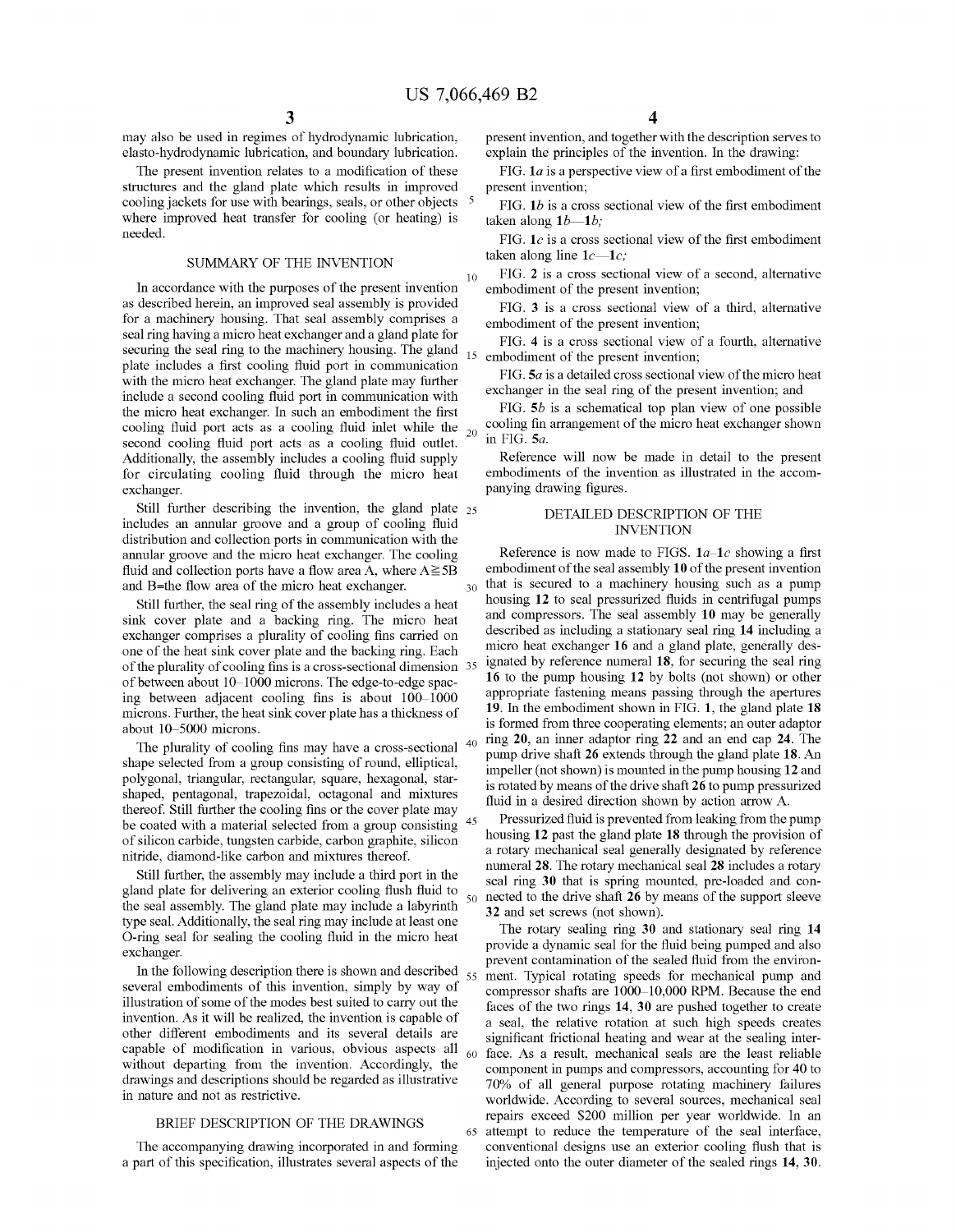While this practice reduces the average temperature of the seal ring, it does not effectively cool the interface to a uniform temperature nor does it sufficiently reduce the propensity for thermal hot spots to develop.

The seal assembly 10 of the present invention utilizes the  $\overline{5}$ micro heat exchanger 16 just below the load bearing interface of the stationary ring 14 to significantly alleviate the heating and Wear problems and maintain the seal interface at a largely constant temperature. As best shoWn in detail in FIGS. 5a and 5b, the stationary seal ring 14 includes an annular backing ring 34 having an inner radius  $r_i$  and an outer radius  $r<sub>o</sub>$  that serves as a substrate on which the micro heat exchanger 16 is constructed using a derivative of the LIGA micro-manufacturing process as described in Stephens, L. S., Kelly, K. W., Kountouris, D., McClean, J. 15 and Coynell, 1., "A Micro Heat Sink for Cooling Macro scale Conformal Surfaces Under the Influence of Thrust and Frictional Forces", IEEE/ASME Journal of Microelectro mechanical Systems. As best shown in FIG. 5b, the micro heat exchanger 16 consists of a field of micron sized cooling  $_{20}$ fins or pins  $36.$  A cooperating heat sink cover plate  $38$ including an inner radius r, and an outer radius  $r<sub>o</sub>$  is secured on the backing ring 34 adjacent the micro heat exchanger 16 so that the fins 36 and cover plate 38 are in contact. While the present invention is being described and illustrated with  $_{25}$ the fins 36 being formed on the annular backing ring 34, it should be appreciated that the fins 36 could just as easily be formed on one face of the heat sink cover plate 38.

The micron sized cooling fins  $36$  effectively form the interface between the backing ring 34 and cover plate 38. A  $_{30}$ coolant may be injected through the port 40 in the outer adaptor ring 20 into the micro heat exchanger 16 so that the coolant circulates through the passages 42 between the fins 36 and exits at the inner radius into a series of cooling fluid distribution and collection ports 44 radially arrayed around 35 the drive shaft 26 in the inner adaptor ring 22. The combi nation of the fin geometry and micro scale make it possible to remove friction generated heat from the load bearing surface of the heat sink cover plate 38 extremely efficiently thus alleviating temperature related failures with no appre-  $_{40}$ ciable increase in component Weight or volume.

The cooling fins 36 and heat sink cover plate 38 are typically constructed of nickel or alumina, but can be made of any material that is electroplatable or moldable through derivatives of the LIGA MEMs process. The optimal range 45 for the thickness of the heat sink cover plate  $38$  is  $10-5000$ microns, depending on the specific application. For instance, a smaller thickness results in lower operating temperatures and increased hydrodynamic lubrication through local sur face deformations. In fact, the local surface deformations 50 can be engineered and controlled by regulating the coolant flow rate for a given sealing application. A larger heat sink cover plate thickness Would be used to enable a near Zero emissions seal due to the added dimensional stability.

The cooling fins 36 shown in FIG.  $5b$  are of square cross  $55$ section but it should be appreciated that almost any cross section could be utilized including but not limited to round, elliptical, polygonal and mixtures thereof. Thus, the cross sectional shape could, for example, be triangular, rectangular, square, pentagonal, hexagonal, octagonal, 60 trapezoidal, star-shaped and mixtures thereof. Typical cross sectional dimensions, a, for the cooling fins  $36$  are  $10-1000$ microns and typical edge-to-edge spacing,  $w$ , are  $100-1000$ microns. The key consideration is the trade-off between heat dissipation ability, which is optimized by a larger edge-to- 65 edge spacing, and load bearing capacity (the fins also function as structural members that support the loading

bearing cover plate  $38$ ) which is optimized by a smaller edge-to-edge spacing. The heat sink cover plate 38 and/or the cooling fins 36 may also be coated to improve wear resistance and/or reduce the coefficient of friction between the rotating and stationary rings. The coating material may be selected from any known appropriate material suited for this purpose including but not limited to material selected from a group consisting of silicone carbide, tungsten carbide, carbon graphite, silicone nitride, diamond-like car bon and mixtures thereof.

A number of different arrangements may be utilized to cool the interface betWeen the rotary seal ring 30 and the heat sink cover plate 38 of the stationary seal ring 14. In the embodiment shown in FIGS.  $1a-1c$ , cooling fluid is delivered through the port 44 and/or the port 46, at a  $90^{\circ}$  angle to the port 40, formed in the outer adaptor ring 20. That cooling fluid flows through the passages 42 around the fins 36 and across the rear face of the cover plate 38 so as to provide cooling. The cooling fluid is then collected in the series of distribution and collection ports 44 that extend radially around the drive shaft 26 in the inner adaptor ring 22. Each of the distribution and collection ports 44 is provided in communication With an annular groove 48 and the cooling fluid flows from the ports 44 into the groove 48 from Which it is subsequently delivered into the drain 50 formed in the end cap 24.

While two inlet ports 40, 46 are shown in the FIGS.  $1a-1c$ embodiment, it should be appreciated that any number of inlet ports may be utilized although a smaller number is generally desired to reduce the number of connections to the cooling fluid pump. In any event, no matter how many inlet ports are provided, their cross-sectional flow area is at least five times or even  $10-20$  times greater than the flow area of the passages 42 of the micro heat exchanger 16. This ensures that the pressure drop due to coolant flow is very small.

As shown in FIGS.  $1b$  and  $1c$ , the ports 40, 46 include converging side Walls that reduce the diameter of the ports and direct flow into the distribution annulus 52 which extends concentrically around the micro heat exchanger 16. The distribution annulus 52 functions to distribute the cool ant circumferentially about the micro heat exchanger outer diameter in an even fashion. The coolant then flows evenly inWard in the radial direction through the passages 42 around the fins 36. The even flow ensured by this construction allows the cooling fluid to maintain a largely uniform temperature distribution in a circumferential direction. The cross sectional flow areas of the collection ports 44, the groove 48 and the drain 50 are also maximized such that the pressure drop through these components is much smaller than that across the micro heat exchanger 16. O-rings 54 provided at various points between the stationary components including the stationary seal ring 14, outer adaptor ring  $20$ , inner adaptor ring  $22$  and end cap  $24$  seal the flow pathway for the cooling fluid between these parts and prevent environmental contamination. A labyrinth seal (not shown) between the drive shaft 26 and the end cap 24 also functions to prevent environmental contamination and leak age of any fluid through that interface.

As should further be appreciated from viewing FIG.  $1c$ , an additional cooling fluid delivery port 47 may be provided to direct cooling fluid into the pumped fluid and thereby provide direct cooling to the rotary sealing ring 30. This port 47 is strictly optional but may be provided When additional cooling is desired.

A second embodiment of the seal assembly 10 of the present invention is shoWn in FIG. 2. In this embodiment the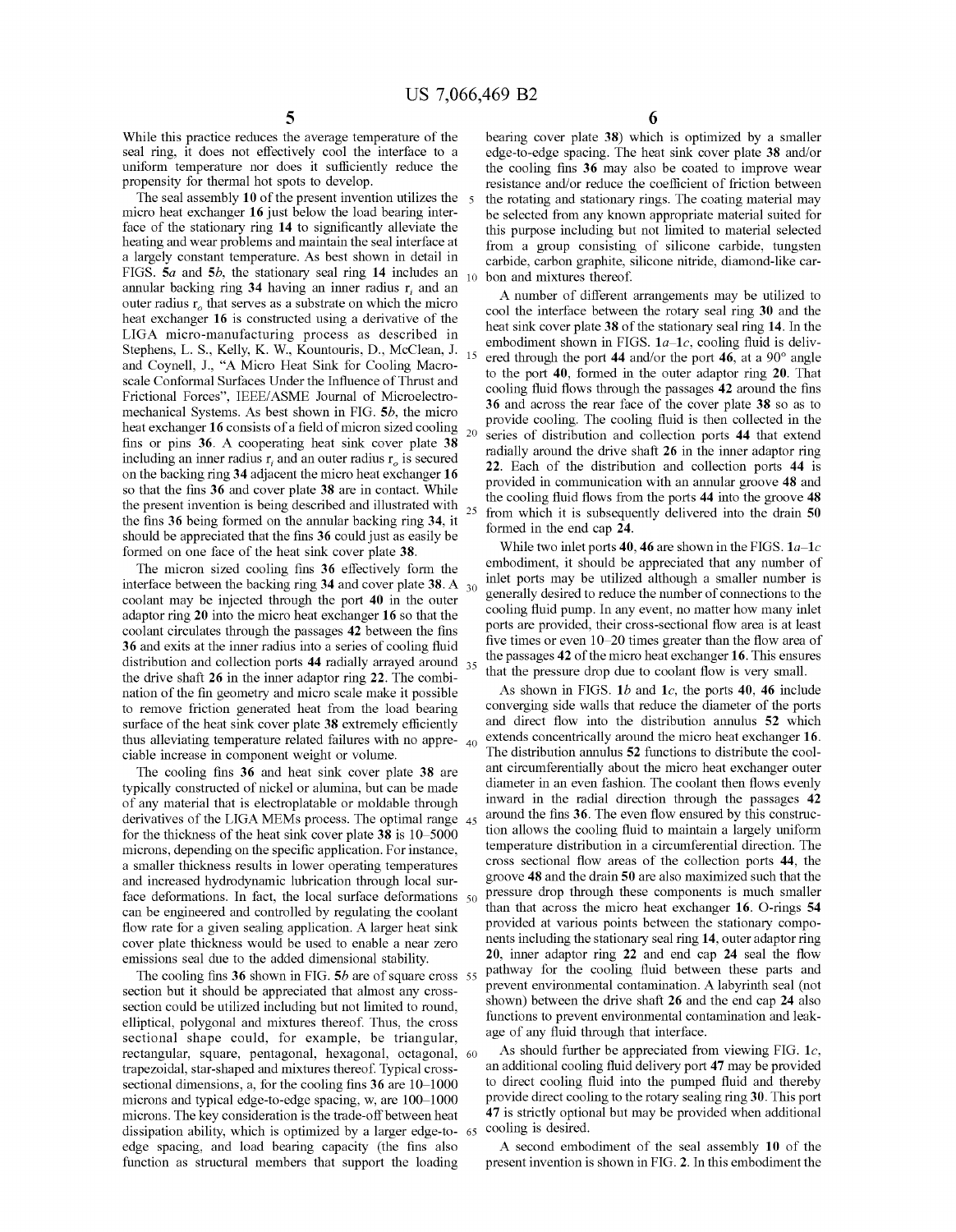o-ring on the outer diameter of the stationary seal ring 14 and closest to the sealing interface has been eliminated. The outer adaptor ring 20 of the gland plate 18 has also been recessed at 59 such that the sealed fluid now flows through the cooling fins 36 and into the collection ports 44 as before. As should be appreciated, the inlet port 60 has been altered from the inlet ports 40, 46 shown in the FIGS.  $1a-1c$ embodiment so that the external cooling fluid and the pumped fluid mix and flow through the cooling fins 36 of the micro heat exchanger 16. After passing through the micro  $10$ heat exchanger 16, the fluid is collected in the collection ports 44 for delivery to the groove 48 and drain 50. The discharge from the drain 50 can be redirected to the pump suction or any other desired location.

The design of the FIG. 2 embodiment is beneficial  $_{15}$ because it eliminates the requirement for a separate, external cooling system for the micro heat exchanger 16. This approach, hoWever, Will not Work in all applications since some pumped fluids will contain a high percentage of small solids that could plug the micro-sized passages  $42$  of the  $_{20}$ micro heat exchanger 16.

Yet a third alternative embodiment of the seal assembly 10 of the present invention is shoWn in FIG. 3. In this embodiment, a gas is used as the coolant for the micro heat exchanger 16. Preferably an inert gas like nitrogen is uti-  $_{25}$ lized. In this embodiment, there is no need for a separate coolant return header and, therefore, a simple one-piece gland plate 18 may be utilized. The coolant delivery port 62 is similar in design to the coolant delivery port 40 shoWn in the FIGS.  $1a-1c$  embodiment with the same considerations  $_{30}$ regarding large flow area, reduced pressure drop and even distribution of coolant circumferentially in the distribution annulus 52 around the stationary seal ring 14 about the micro heat exchanger 16. If an inert gas such as nitrogen is utilized as the coolant, upon exit from the micro heat exchanger  $16$ ,  $35$ it flows axially down the drive shaft 26 past the labyrinth seal (not shown) to the environment. Two benefits of this design are that the gland plate 18 is much simpler and, therefore, less costly to produce and the average diameter of the mechanical seal rings is smaller such that less heat is  $_{40}$ generated.

Yet another alternative embodiment of the present inven tion is shoWn in FIG. 4. In this embodiment of the seal assembly 10, coolant passes through the delivery port 64 then along the distribution annulus  $52$  around the circum-  $45$ ference of the stationary seal ring 66 about the micro heat exchanger 16 then through the passages 42. The coolant is then collected in a series of collection ports 65 axially arrayed around the drive shaft 26 in the stationary seal ring **66**. The coolant then passes through the collection annulus  $\frac{50}{ }$ 68 and out through the drain 70 Which is provided in the gland plate 72 opposite the delivery port 64. In this embodiment, the inlet and outlet from the stationary seal ring 66 are both provided in the outer diameter of that ring. The advantages of this design are that the stationary seal ring 55 66 and rotary seal ring 74 have a smaller average diameter such that less heat is generated and the resulting gland plate 72 is a simple one piece unit and therefore less costly to manufacture. The same design features for the cooling supply and returns in the gland plate 72 still apply to this design: that is, loW pressure drop as compared to the micro heat exchanger 16 and the ability to evenly distribute the coolant about the circumference of the micro heat exchanger such that uniform flow across the cooling fins 36 results. 60

In summary, numerous benefits result from employing the 65 concepts of the present invention. The seal assembly 10 of any of the embodiments shown in FIGS.  $1a-4$  of the present

invention all rely upon a micro heat exchanger 16 just below the load bearing interface between the rotary seal ring 30 and stationary seal ring 14 or 66 to significantly alleviate the heat and Wear problems and maintain the seal interface at a largely constant temperature. The stationary ring 14 or 66 with micro heat exchanger 16 is integrated into a modular gland plate design and can be used in addition to, or in place of, an external cooling flush. The sealing interface is maintained at a largely uniform temperature Which is very close to the temperature of the coolant circulating through the micro heat exchanger 16. The propensity for thermal hot spots is significantly reduced resulting in enhanced reliability and sealing performance. Advantageously, the heat tolerance of the new seal ring and gland plate design allows it to operate as a near Zero emissions device thus reducing volatile organic compounds and toxic emissions to the environment.

The foregoing description of a preferred embodiment of the invention has been presented for purposes of illustration and description. It is not intended to be exhaustive or to limit the invention to the precise form disclosed. Obvious modi fications or variations are possible in light of the above teachings. For example, the pumped fluid could be used to provide all of the cooling through the micro heat exchanger 16. Such a design Would eliminate the need for o-rings at the overplating section of the micro heat exchanger thereby alloWing the use of thinner overplating. This reduces manu facturing costs. The embodiment shown in FIG. 4 could be modified and the collection ports 64 could be provided at different angles so as to discharge spent cooling fluid in any desired direction. The flow direction of the cooling fluid in the illustrated embodiments could be reversed. Any number of modifications of this nature are possible.

The embodiment Was chosen and described to provide the best illustration of the principles of the invention and its practical application to thereby enable one of ordinary skill in the art to utilize the invention in various embodiments and with various modifications as are suited to the particular use contemplated. All such modifications and variations are within the scope of the invention as determined by the appended claims When interpreted in accordance With the breadth to Which they are fairly, legally and equitably entitled.

What is claimed is:

1. A seal assembly for intended use in a machinery housing including a rotating drive shaft, comprising:

a rotary seal ring contacting

a stationary seal ring having a micro heat exchanger; and

a gland plate securing said stationary seal ring to said machinery housing, said gland plate including a first cooling fluid port in communication with said micro heat exchanger.

2. The assembly of claim 1, Wherein said gland plate further includes a second cooling fluid port in communication with said micro heat exchanger, said first cooling fluid port acting as a cooling fluid inlet while said second cooling fluid port acts as a cooling fluid outlet.

3. The assembly of claim 2, further including a cooling fluid supply for circulating cooling fluid through said micro heat exchanger.

4. The assembly of claim 1, Wherein said gland plate includes an annular groove and a group of cooling fluid collection ports in communication With said annular groove and said micro heat exchanger.

5. The assembly of claim 4, wherein said first cooling fluid port has a flow area A, where  $A > 5B$  and B is equal to flow area of said micro heat exchanger.